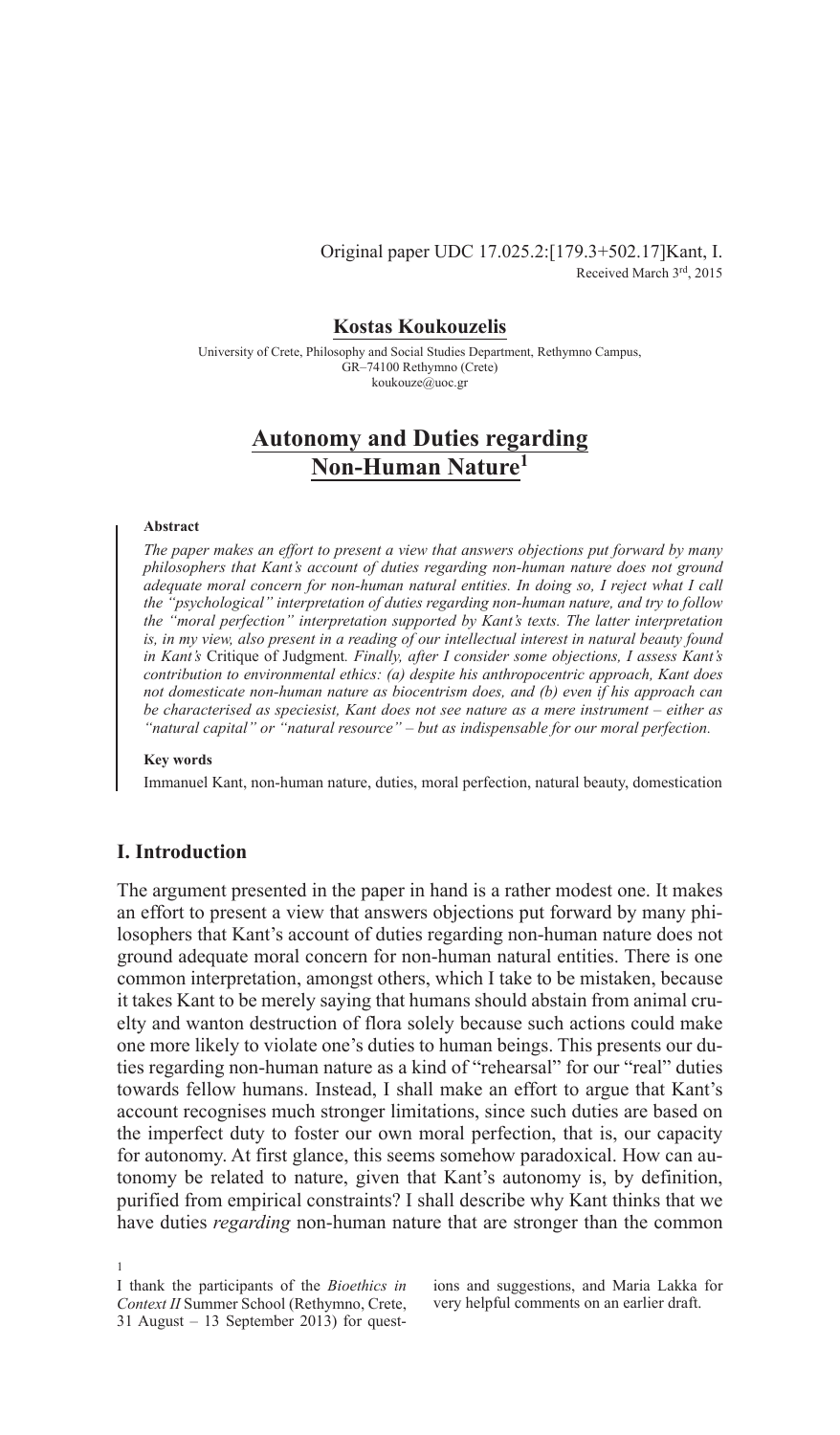interpretation. This will be justified by reference both to our moral perfection and our intellectual interest in natural beauty. Last, I shall also try to answer some objections to Kant's view, which attempt to "save" him from his alleged speciesism, but ultimately fail. Kant's contribution to environmental bioethics, although modest, remains a significant one.

# **II. The "psychological interpretation" of Kant's duties regarding non-human nature**

Kant claims that what provides a being with *dignity* [*Würde*] (an absolute inner worth) and marks it out as an end in itself is its innate capacity for autonomy, a predisposition [*Anlage*] to "personality", the capacity to legislate the moral law and to act out of respect for the moral law, "freedom […] under moral laws".<sup>2</sup> In Kant's theory, there is a deep connection between dignity and moral duty. In Kant's view, only beings with dignity are capable of "passive" and "active" obligation.<sup>3</sup> Only beings with dignity can be obligated or can obligate others. Now, "duty to any subject is moral constraint by that subject's will".4 Given that, an obligator (a being to whom one can have a duty, a being capable of active obligation) must have a will that can impose a moral constraint upon the obligated. The obligated (capable of passive obligation) now must have a will that can be constrained by the obligator. Therefore, Kant isolates two necessary conditions for genuine moral status: we can be obligated only to a being that is both a *person* (a being with a free will standing under the moral law) and is "given as an object of experience, since the human being is to strive for the end of this person's will and this can happen only in a relation to each other of two beings that exist".<sup>5</sup> The second condition suggests that human beings have direct duties only to subjects with wills because having a duty to someone consists of striving "for the end" of her will.

Kant defends human moral status in contrast to animal or non-human nonmoral status. There is, of course, notorious arbitrariness regarding that which can be termed "marginal cases", that is, human infants and the severely disabled or people suffering from dementia, who fail to manifest in their behaviour much consciousness or consciousness at all of the moral law. I think that Kant has a principled answer to the ascription of moral status to such cases. First, Kant's analysis of freedom contends that freedom must be an original and essential predisposition of any being that can possess it, and every human being possesses it. The practical doctrine of original freedom entails that free rational souls must be essentially rational souls, which implies that moral status attaches as soon as an organism endowed with such a soul is generated.<sup>6</sup>

At this point, I shall not go into detail about Kant's view on the nature of nonhuman animals.<sup>7</sup> However, animals are "endowed with sensation and choice", yet are "non-rational", they are incapable of rational cognition and, most importantly, lack a free rational will.8 In his *Lectures on Ethics*, he argues that all animals lack self-consciousness, which means that they exist "not for their own sakes".<sup>9</sup> This is why we cannot have any duties *to* animals or non-human nature, but duties *regarding* non-human nature.<sup>10</sup> Yet, is this claim equivalent to treating non-human nature as having a price instead of dignity, equivalent to treating it as a mere "thing"?

In §17 of his 1797 *Doctrine of Virtue*, Kant writes:

"A propensity to wanton destruction of what is *beautiful* in inanimate nature (*spiritus destructionis*) is opposed to a human being's duty to himself; for it weakens or uproots that feeling in him which, though not itself moral, is still a disposition of sensibility that greatly promotes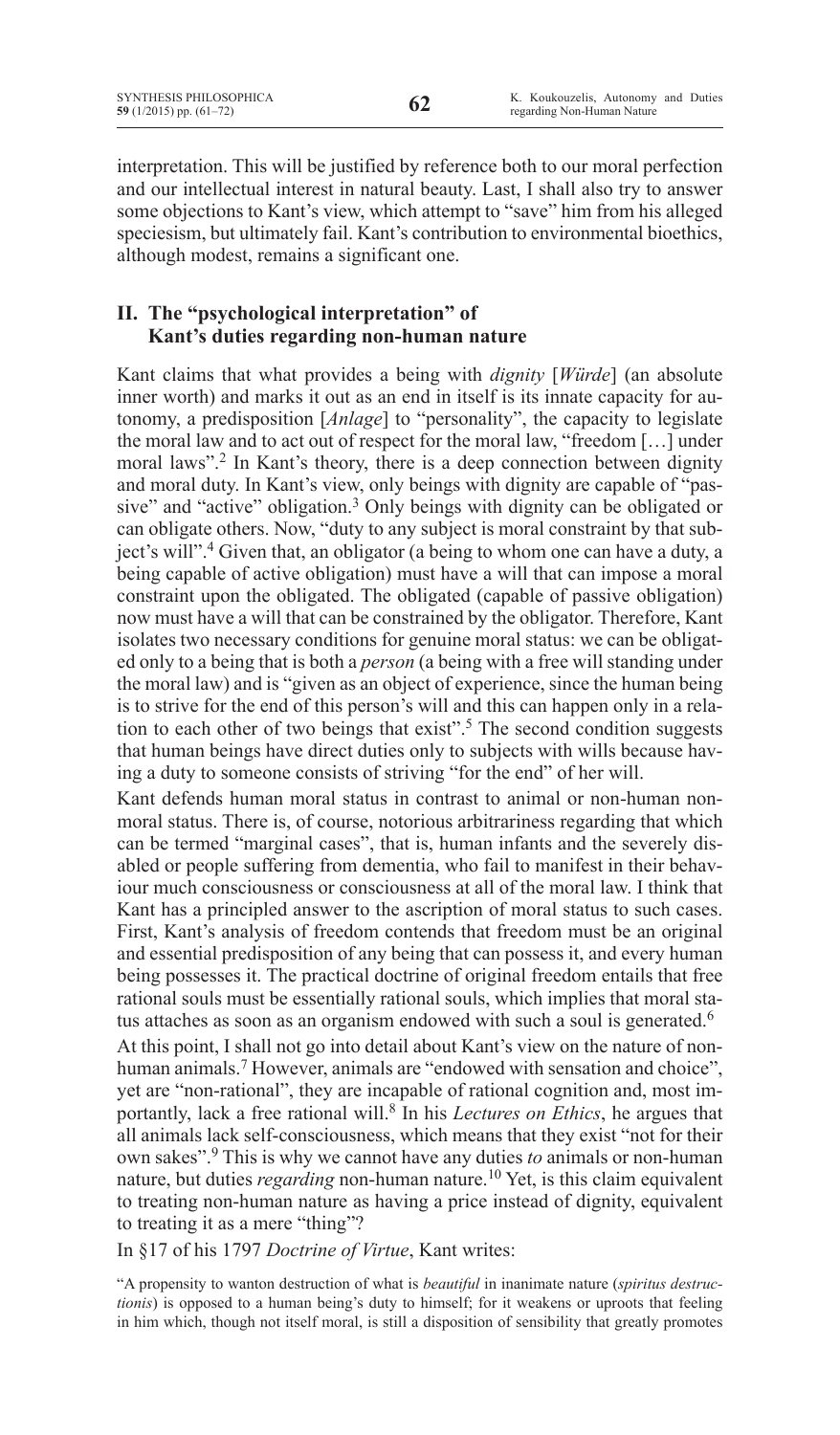morality or at least prepares the way for it: the disposition, namely to love something (e.g. beautiful crystal formations, the indescribable beauty of plants) even apart from any intention to use it. […] With regard to the animate but nonrational part of creation, violent and cruel treatment of animals is far more intimately opposed to a human being's duty to himself, and he has a duty to refrain from this; for it dulls his shared feeling of their suffering and so weakens and gradually uproots a natural predisposition that is very serviceable to morality in one's relations with other people. [...] Even gratitude for the long service of an old horse or dog (just as if they were members of the household) belongs *indirectly* to a human's being duty *with regard to* these animals; considered as a *direct* duty, however, it is always only a duty of the human being *to*  himself."<sup>11</sup>

It is important to note here that Kant's treatment of animals differs from an argument often attributed to him. This argument is that Kant's objection to animal cruelty focuses on the *psychological effects* of violence and cruelty towards animals and the destruction of inanimate nature on human beings, who can subsequently mistreat other fellow human beings or fail to fulfil direct duties to them, such as the duty to promote the happiness of others.<sup>12</sup> In this

2 *G*, 4:428, 435–436; *MM*, 6:223, 418; *Religion*, 6:26–28, 74–76. References to Kant's works are from *Kants Gesammelte Schriften*, ed. by the Royal Prussian (then German) Academy of Sciences (Berlin: Georg Reimer, later Walter de Gruyter and Co., 1900–) with volume and page numbers followed by the pagination in the English translations of his works: Immanuel Kant, [1785] *Groundwork of the Metaphysics of Morals*, in: *The Cambridge Edition of the Works of Immanuel Kant*, *Practical Philosophy*, trans. and ed. by Mary J. Gregor, Cambridge: Cambridge University Press, 1996 [*G*]; Immanuel Kant, [1788] *Critique of Practical Reason*, in: *The Cambridge Edition of the Works of Immanuel Kant*, *Practical Philosophy*, trans. and ed. by Mary J. Gregor, Cambridge: Cambridge University Press, 1996 [*CPrR*]; Immanuel Kant, [1790] *Critique of Judgment*, trans. by Werner S. Pluhar, Indianapolis: Hackett Publishing Company, 1987 [*CJ*]; Immanuel Kant, [1793] *Religion within the Boundaries of Mere Reason*, in: *The Cambridge Edition of the Works of Immanuel Kant*, *Religion and Rational Theology*, trans. and ed. by Allen Wood and George di Giovanni, Cambridge: Cambridge University Press, 2001 [*Religion*]; Immanuel Kant, [1797] *Metaphysics of Morals*, in: *The Cambridge Edition of the Works of Immanuel Kant*, *Practical Philosophy*, trans. and ed. by Mary J. Gregor, Cambridge: Cambridge University Press, 1996 [*MM*]; Immanuel Kant, [1924] *Lectures on Ethics*, in: *The Cambridge Edition of the Works of Immanuel Kant*, ed. by Peter Heath and J. B. Schneewind, trans. by Peter Heath, Cambridge: Cambridge University Press, 1997 [*LE*].

3 In the rest of the paper, I deliberately use the terms 'duty' and 'obligation'interchangeably, aware of the fact that otherwise they have to be distinguished. Generally speaking, duty is based on having a certain status, while obligation is the product of agreement.

4 *MM*, 6:442, 563.

5 Ibid.

6

As argued in *Religion*, the predisposition to personality should be considered to be a predisposition of the human species. In the *Anthropology from a Pragmatic Point of View*, Kant argues that the inclination to freedom is universal. Even a child who has just wrenched itself away from the mother's womb exhibits it; its cries are a protest against the constraint it feels in its inability to use its limbs – a view defended almost verbatim earlier by Jean-Jacques Rousseau in *Émile ou de l'Éducation*, Book I.

7

This is well described by Patrick Kain, "Duties regarding Animals", in: Lara Denis (ed.), *Kant's* Metaphysics of Morals: *A Critical Guide*, Cambridge: Cambridge University Press, 2010, chapter 11.

8

*MM*, 6:442–443, 563–564.

9 *LE (Collins)*, 27:458–459, 212.

10

Believing that we have direct duties to nonhuman entities, like both Paul Taylor and Holmes Rolston hold, is due to what Kant calls an *amphiboly* in the moral concepts of reflection [*MM*, 6:442, 563]. A direct duty stems from a constraint via one's will. A duty regarding another entity exists when some direct duty requires that moral agent to perform actions that happen to affect that entity.

11

*MM*, 6:443, 564.

12 *MM*, 6:452–454, 571–573.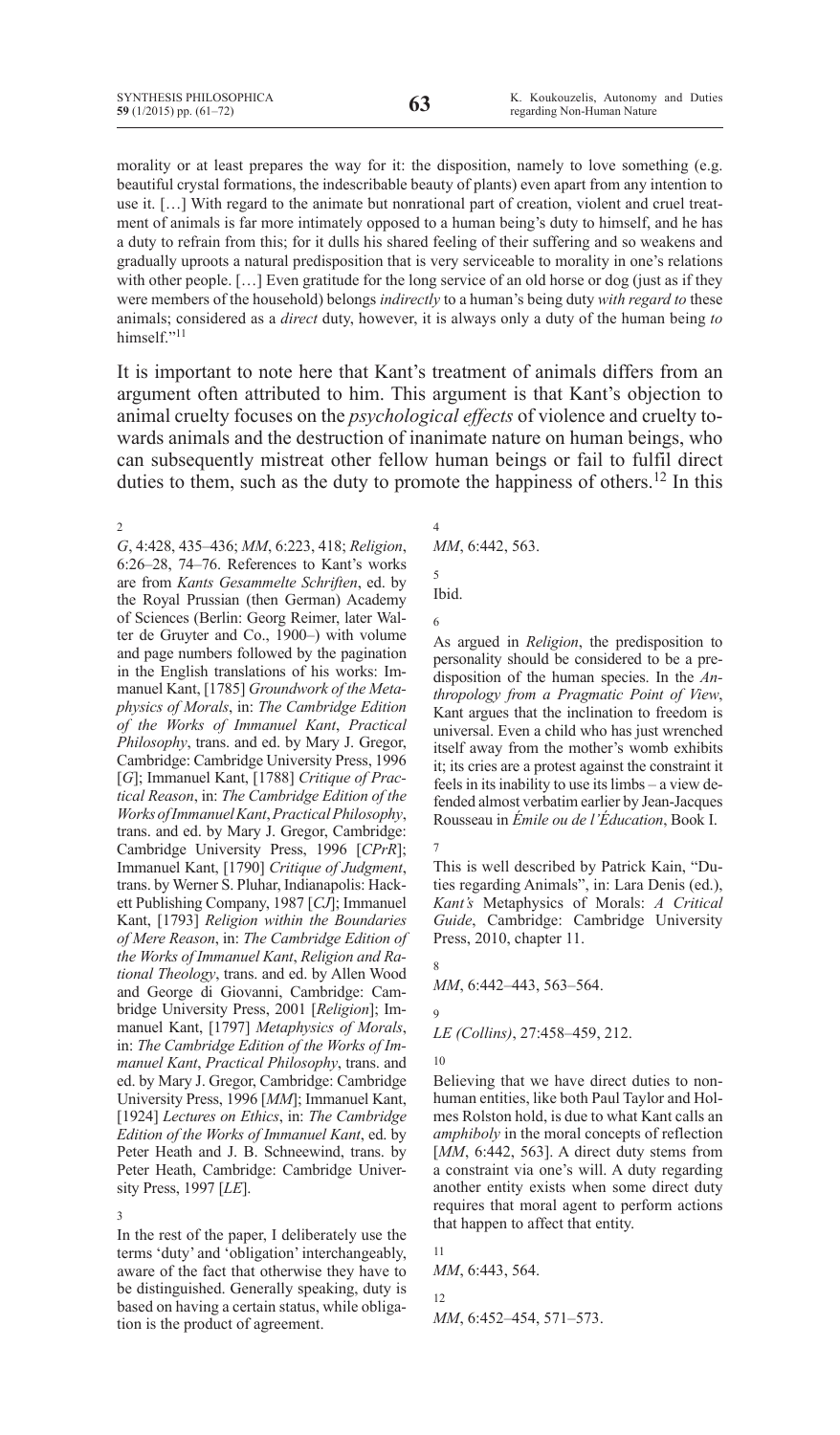sense, Kant *only advises* us to abstain from animal cruelty and the destruction of plant life. This is the dominant interpretation of Kant, which I shall call the "psychological interpretation", and which has provoked fierce criticism branding the argument as a simple failure or a speciesist position.<sup>13</sup> Indeed, if someone abstains from animal cruelty only for psychological reasons, which refer only to the human species, this line of criticism might be justified. Yet, this interpretation establishes only a weak link between morality and treatment of non-human nature. One can indeed imagine someone who is insensitive to suffering yet supports morally right actions, despite the fact that there is ample empirical research that connects animal cruelty with cruelty to humans.14 Sensitivity to suffering is useful, but not necessary for being moral *vis-à-vis* human beings, which is why abstinence from cruelty and destruction is only advised.15 This interpretation relies heavily exactly on the psychological tendency of human beings to transfer the way they treat non-humans to the way they treat humans, and vice versa. While true, the "psychological interpretation" should not be confused with a particularly "intimate opposition" to one's duties to self, which Kant wishes to highlight, and which we shall examine shortly. There is something inherently wrong with cruelty to animals and wanton destruction of inanimate nature. This is disregard of one's morally significant feelings, which is integral to one's mistreatment of animals.

# **III. The "moral perfection" interpretation**

I now want to argue that, in contrast to the said objections that Kant's duties regarding non-human nature represent the foreground of the self-concern of human beings, Kant's conception of our relation to nature is a sign of the opposite.

Let us go back to the passage quoted from the *Metaphysics of Morals*. Towards the end, Kant talks about a human being's duty to himself, but does not identify explicitly this particular duty upon which our duties regarding nonhuman nature depend. However, later on in the same work, Kant identifies a direct duty to oneself to increase one's own "moral perfection".<sup>16</sup> This is an imperfect duty, or a duty that specifies a maxim that one ought to adopt, but does not specify actions that must be performed.<sup>17</sup> Moral perfection consists both in the purity of one's disposition to duty (actions done *from* duty) and in attaining completely one's moral end with regard to oneself.18

Now, this imperfect duty to increase one's moral perfection should be distinguished from other perfect and imperfect duties to oneself which Kant presents in the *MM*. Kant includes perfect duties to oneself as an animal being, which require one to "preserve himself in his animal nature" and which refer to prohibitions of committing suicide and "stupefying oneself by the excessive use of food or drink". He includes perfect duties to oneself as a moral being (commanding prohibitions of lying, avarice, and servility). Finally, one has the imperfect duty to increase one's own natural perfection or to develop one's physical and mental talents. In the passage quoted, Kant refers to the imperfect duty to increase one's moral perfection.<sup>19</sup> To prove our point, one could imagine a human being who fulfils all his perfect duties to himself and his duty to increase his own natural perfection, and still violates his duties regarding non-human nature. A human being is, of course, a human approximation of the good will, which acts out of respect for the moral law. Thus, if a human being is always subject to inclinations, he must instead cultivate virtuous dispositions that approximate the good will.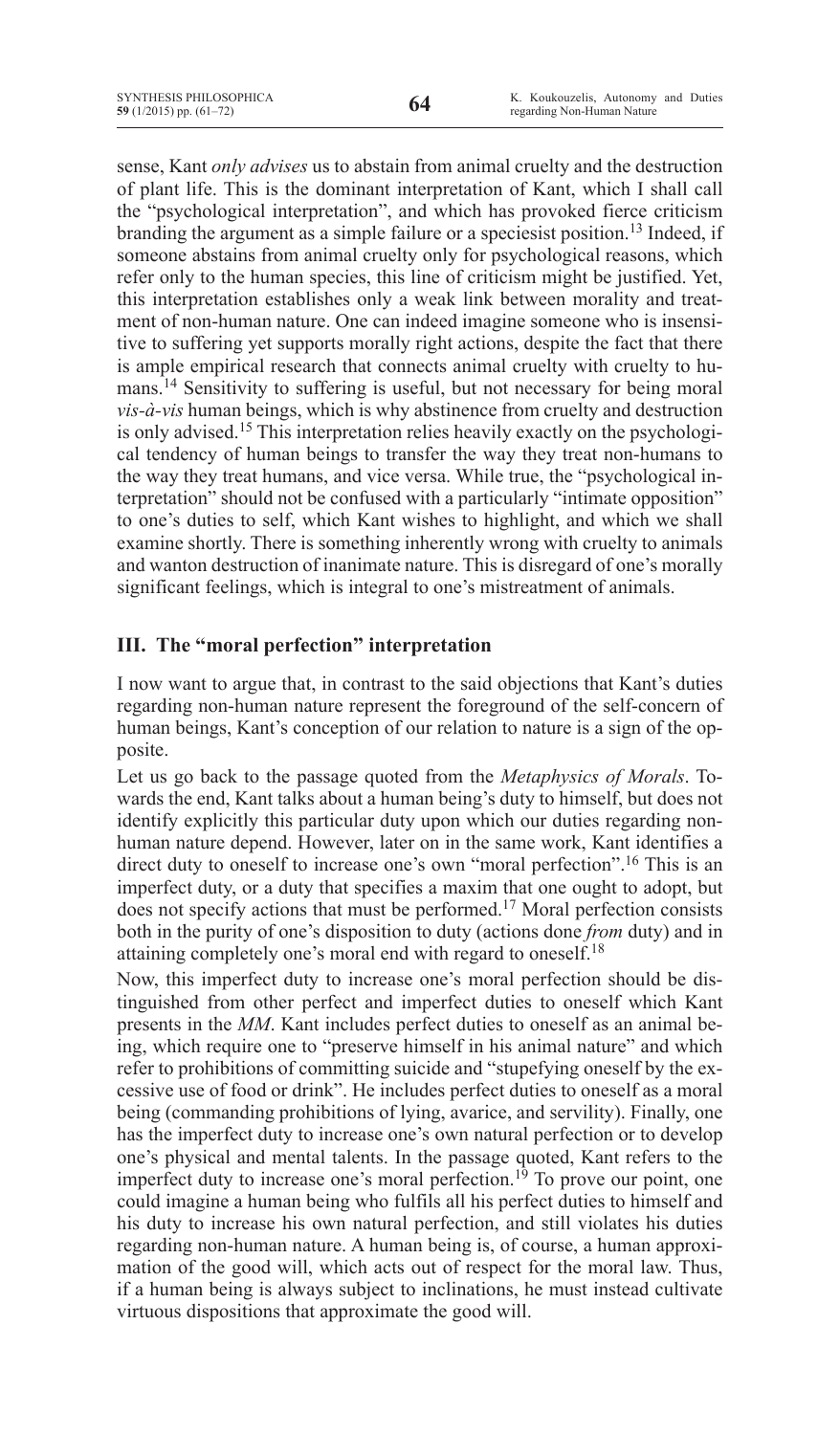I think that Kant's account of the duty to increase one's own moral perfection allows us to offer a better interpretation of duties regarding non-human nature, which go beyond the "psychological interpretation". A person who practises cruelty to animals or wanton destruction of flora weakens in himself the natural dispositions that approximate the good will. This duty provides human beings with a moral reason to practise kindness towards animals and to engage in aesthetic appreciation of nature. Indeed, wasting this opportunity is missing the chance to fulfil one's duty. However, a person who misses the opportunity to be kind to animals or to appreciate beautiful nature does violate his duty, but perhaps in a non-culpable manner – he is not to be blamed – as long as he still possesses the maxim commanded by the imperfect duty to increase one's own moral perfection. He can still perform other actions.

Now, let us return to the quoted passage once again – in relation to the animate yet non-rational part of creation, that is, animals. Kind actions towards animals can cultivate virtuous dispositions, such as sympathy, because such actions can play a causal role in increasing one's moral perfection. Yet, there is a moral distinction between choosing not to perform actions that benefit non-human animals and choosing to perform actions that *unnecessarily harm them*. The latter is not only a missed opportunity to fulfil one's duty, but also weakens one's virtuous disposition and *decreases* one's moral perfection.20 Kant uses many examples of this sort, some of them familiar, because they are often quoted in literature. I will briefly mention some of them. For example, "the human being is authorized to kill animals quickly (without pain) and to put them to work that does not strain them beyond their capacities".<sup>21</sup> Also, "agonizing physical experiments for the sake of mere speculation, when the end could also be achieved without these, are to be abhorred".<sup>22</sup> These are examples of unnecessary harm, and are to be forbidden. The "psychological

13

See James Skidmore, "Duties to Animals: The Failure of Kant's Moral Theory", *The Journal of Value Inquiry*, 36 (2001), pp. 541–559; Peter Singer, "Not for Humans Only: The Place of Nonhumans in Environmental Issues", in: Andrew Light and Holmes Rolston III (eds.), *Environmental Ethics: An Anthology*, Malden: Blackwell, 2003, pp. 55–64; Tom Regan, *A Case for Animal Rights*, 2nd edition, Berkeley and Los Angeles: The University of California Press, 2004, pp. 174–185.

#### 14

Matthew C. Altman, *Kant and Applied Ethics: The Uses and Limits of Kant's Practical Philosophy*, London: Blackwell, 2011.

#### 15

If such indirect duties are non-moral advice, there is really nothing morally ascribable concerning the cruel treatment of animals. Accordingly, indirect duty refers only to prudence.

16

Ibid., 6:446, 566.

17

Ibid., 6:388–390, 519–521. Paul Guyer identifies perfect duties as "those duties for which it is fully determinate what constitutes their fulfillment (usually omissions)" and imperfect duties as "those duties the fulfillment of which (usually commissions) is indeterminate and therefore leaves open to judgment what actions and how much is required for their fulfillment"; Paul Guyer, *Kant and the Experience of Freedom*, Cambridge: Cambridge University Press, 1993, p. 321.

18 *MM*, 6:446, 566.

19

P. Guyer, *Kant and the Experience of Freedom*, pp. 324–329. See also Allen Wood, "Kant on Duties regarding Non-Human Nature", *Proceedings of the Aristotelian Society, Supplement*, 72 (1998), pp. 189–210, here 195.

20

See Toby Svoboda, "Duties regarding Nature: A Kantian Approach to Environmental Ethics", *Kant Yearbook*, Vol. 4 (2012), No. 1, pp. 143– 163, here 157–158.

21

22

Ibid.

*MM*, 6:443, 564.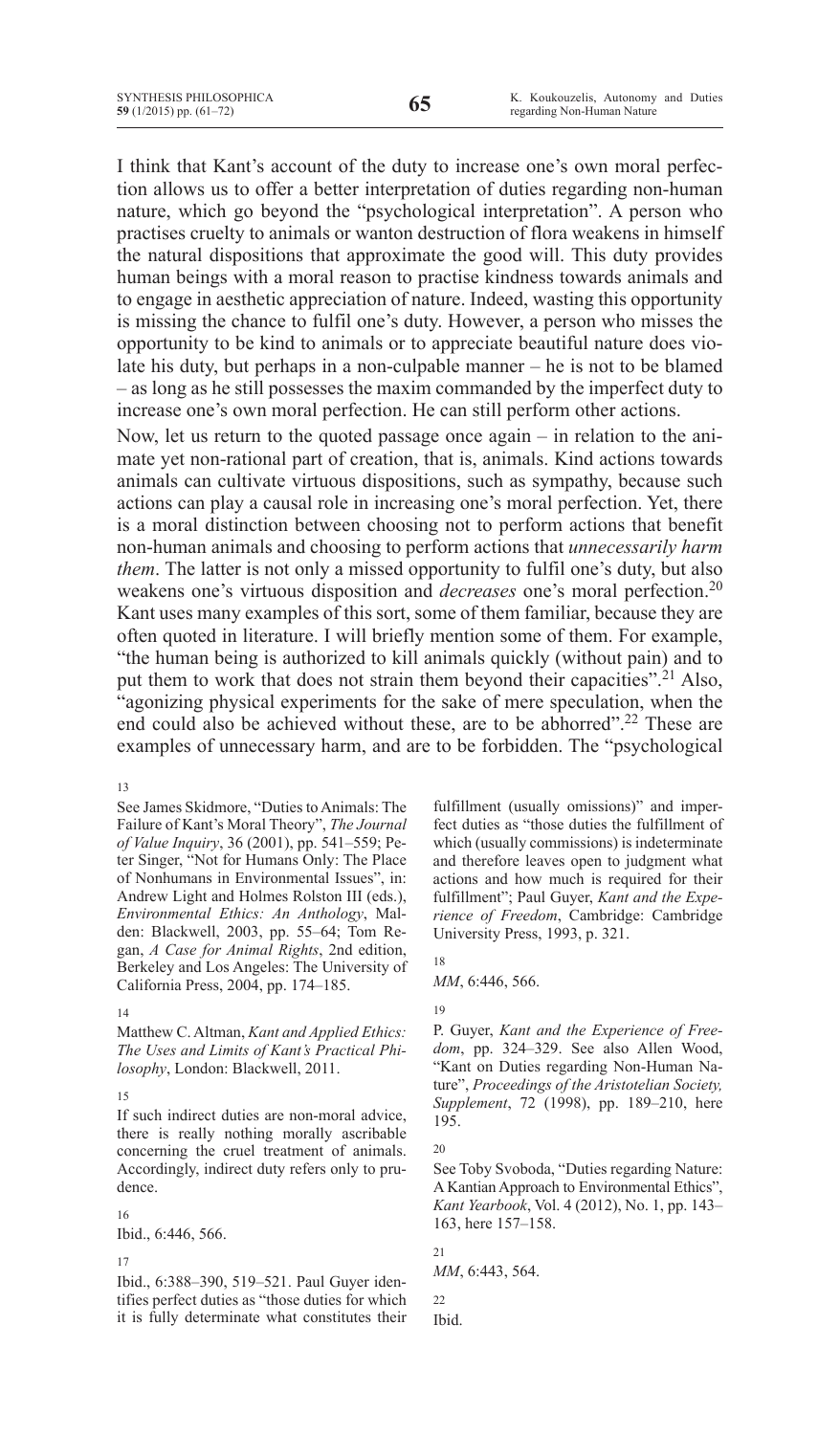interpretation" would not fit well with them, because it cannot explain why there is something morally wrong here. In his *Lectures on Ethics*, Kant suggests that cruelty to animals betrays the presence of a moral quality that one ought to have.

"If a master turns out his ass or dog because it can no longer earn its keep, this always shows a very small mind in the master."23

And later he says:

"… any action whereby we may torment animals, or let them suffer distress, or otherwise treat them without love, is demeaning to ourselves."24

These claims that such actions always exhibit a small mind or are demeaning to ourselves suggest that humans have some direct duty to themselves which proscribes cruelty itself.

At this point, though, I would like to offer a more controversial and therefore risky interpretation of our duties regarding nature based on Kant.25 For there is still, despite the analysis so far, the objection that non-human nature is instrumentally valuable for our moral perfection. I would now want to argue that behind duties regarding non-human nature there might lie something more radical. In his *Critique of Judgment*, Kant says:

"… to take a *direct interest* in the beauty of *nature* (not merely to have the taste needed to judge it) is always a mark of a good soul; […] if this interest is habitual, if it readily associates itself with the *contemplation of nature* this [fact] indicates at least a mental attunement favorable to moral feeling."<sup>26</sup>

This passage often provokes puzzlement about the way in which taking an interest in beauty indicates a disposition favourable to morality. There is no doubt that it is neither the case that a moral response to an object is a necessary or sufficient condition for an aesthetic response, nor is it clear how an aesthetic response to nature fosters moral interests. A commonly held interpretation reads this as "a desire to find and experience natural beauty for no reason other than admiration and love".<sup>27</sup> This common interpretation is akin to the "psychological interpretation" referred to above, which claims that, by habituating us to selfless reflection and conduct, aesthetics prepares us to treat other human beings not merely as means, but as ends in themselves.<sup>28</sup> Nevertheless, Kant's passage continues:

"Consider someone who is all by himself and who contemplates the beautiful shape of a wild flower, a bird, an insect etc., out of admiration and love for them, and would not want nature to be entirely without them even if they provided him no prospect of benefit, *but instead perhaps even some harm* [italics mine, K. K.]. Such a person is taking a direct interest in the beauty of nature, and this interest is intellectual."29

Two things from this passage cast doubt on the commonly held interpretation. One is the unwillingness to accept that beauty is absent from nature, which indicates a desire to view, but also to *preserve* nature, even at the personal cost of suffering some kind of harm. The other is that the immediate interest is not an empirical interest but an intellectual one. Taken together, they seem to entail a duty to seek and preserve natural beauty. Now, this immediate interest, says Kant, is immediate because it is not mediated by an empirical interest or intention. This seems actually to be akin to a moral interest, and it goes along with his account of the moral law which provides its own incentive described in the *Critique of Practical Reason*. <sup>30</sup> For Kant, only pure practical reason can create its own incentive. Immediate interest in natural beauty is an interest of this kind. Its subject represents seeking out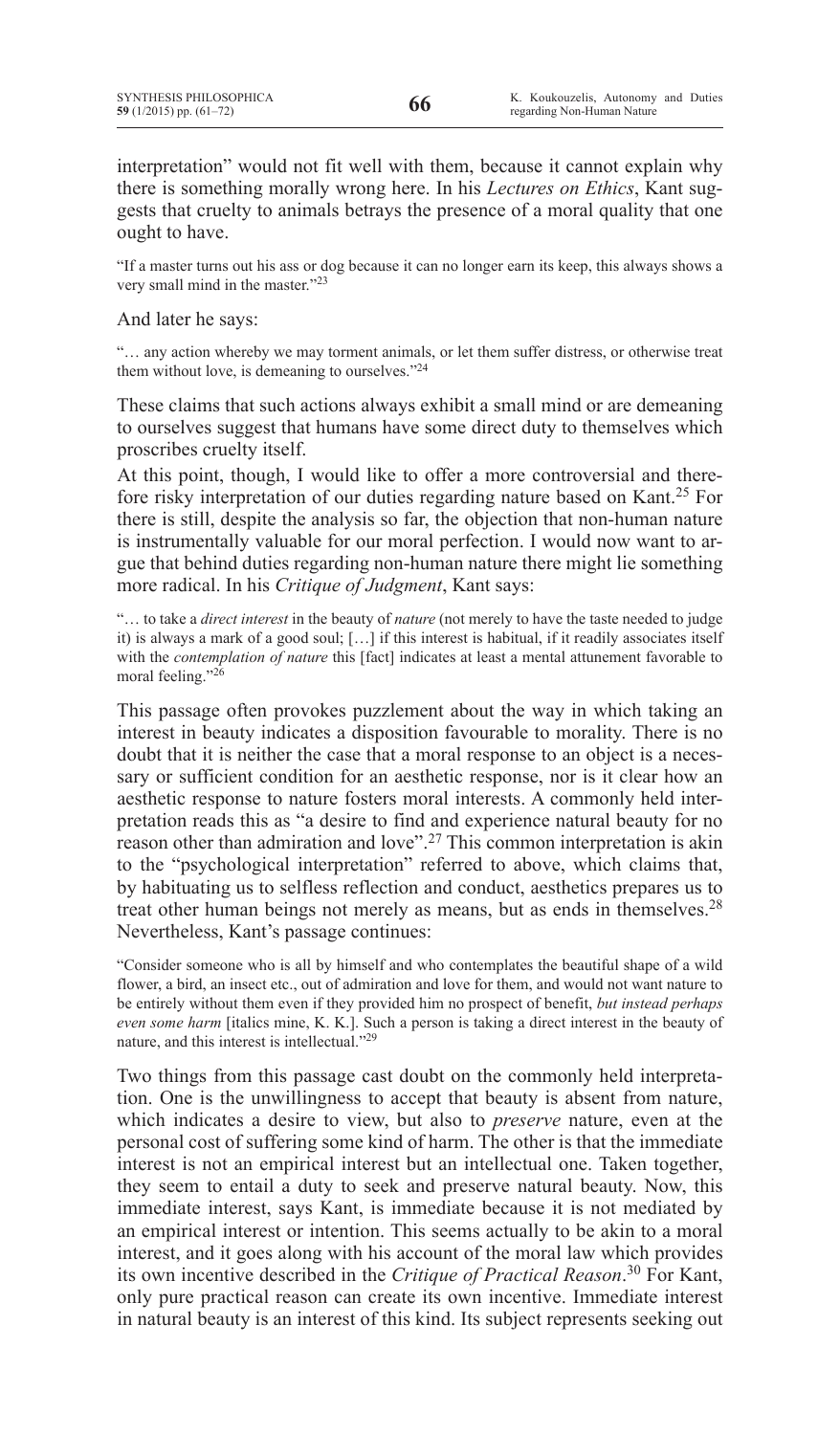and preserving natural beauty as good without qualification, and thus as a duty. Let us note here that the claim is not that every desire to preserve natural beauty is good without qualification, but that there can be a pure practical interest in doing so.

But what kind of duty is this? Let us return to our familiar passage from the *Doctrine of Virtue*. The prohibition on unnecessary harm, as an action that is "demeaning to ourselves", is also true of beautiful nature. Let us remind ourselves that humans have a duty not to possess an *animus destructionum*, or the "inclination to destroy without need the useable objects of nature".<sup>31</sup> Kant also argues that our duty to further our own moral perfection requires us to appreciate and preserve natural beauty *without any interest*. <sup>32</sup> Love for natural beauty teaches us how to love something for its own sake and not merely as a means to our own pleasure – which is the same capacity that we exercise when we value rational nature for its own sake and not as a means to our arbitrary ends. It is a transition from self-interest to a love which is independent of self-interest.33

It has been argued, though, that what is described here conforms to the "psychological interpretation" of our duties regarding non-human nature, that is, that they are grounded on a duty to preserve and promote aspects of our sensibility favourable to morality, that is, our conduct towards other human beings, while intellectual interest in natural beauty is not, by itself, such a duty.34 However, such a reading does not capture precisely the account of moral development implied in Kant's account of intellectual interest. Leaving aside a very complex argument presented by Kant, I suggest that, following J. Cannon's view, one takes an intellectual interest in natural beauty not according to the "psychological" interpretation, but according to a trace or sign that nature takes an interest in our moral development which is commensurate with the interest that one has come to take in his own.

In other words, interest in natural beauty derives from an interest in "the moral image of the world", a desire to believe that nature harmonises with the acts

| 23<br><i>LE (Collins)</i> , 27:460, 213. |  |
|------------------------------------------|--|
| 24<br>LE (Vigilantius), 27:710, 434–435. |  |
| 25                                       |  |

The argument presented here owes much to the presentation in Joseph Cannon, "Nature as the School of the Moral World: Kant on Taking an Interest in Natural Beauty", in: William P. Kabasenche, Michael O'Rourke, Matthew H. Slater (eds.), *The Environment: Philosophy, Science, Ethics*, Cambridge, MA: The MIT Press, 2012, pp. 154–168.

26 *CJ*, 5:298–299, 165–166.

27

Malcolm Budd, *The Aesthetic Appreciation of Nature*, Oxford: Oxford University Press, 2002, p. 55.

28

However, note here, again, that the psychological interpretation is not a sufficient reason for treating others as ends in themselves. The Nazi had a great appreciation of art and nature, yet treated others as mere means without any remorse.

 $29$ *CJ*, 5:299, 166. 30 *CPrR,* 5:79, 204. 31 *LE (Vigilantius)*, 27:709, 434. 32 *CJ*, 5:353–354, 229. 33 Something similar shapes the account of

beauty as a symbol of the morally good in *CJ*, 5:353–354, 228–230.

# 34

P. Guyer, *Kant and the Experience of Freedom*, Ch. 9.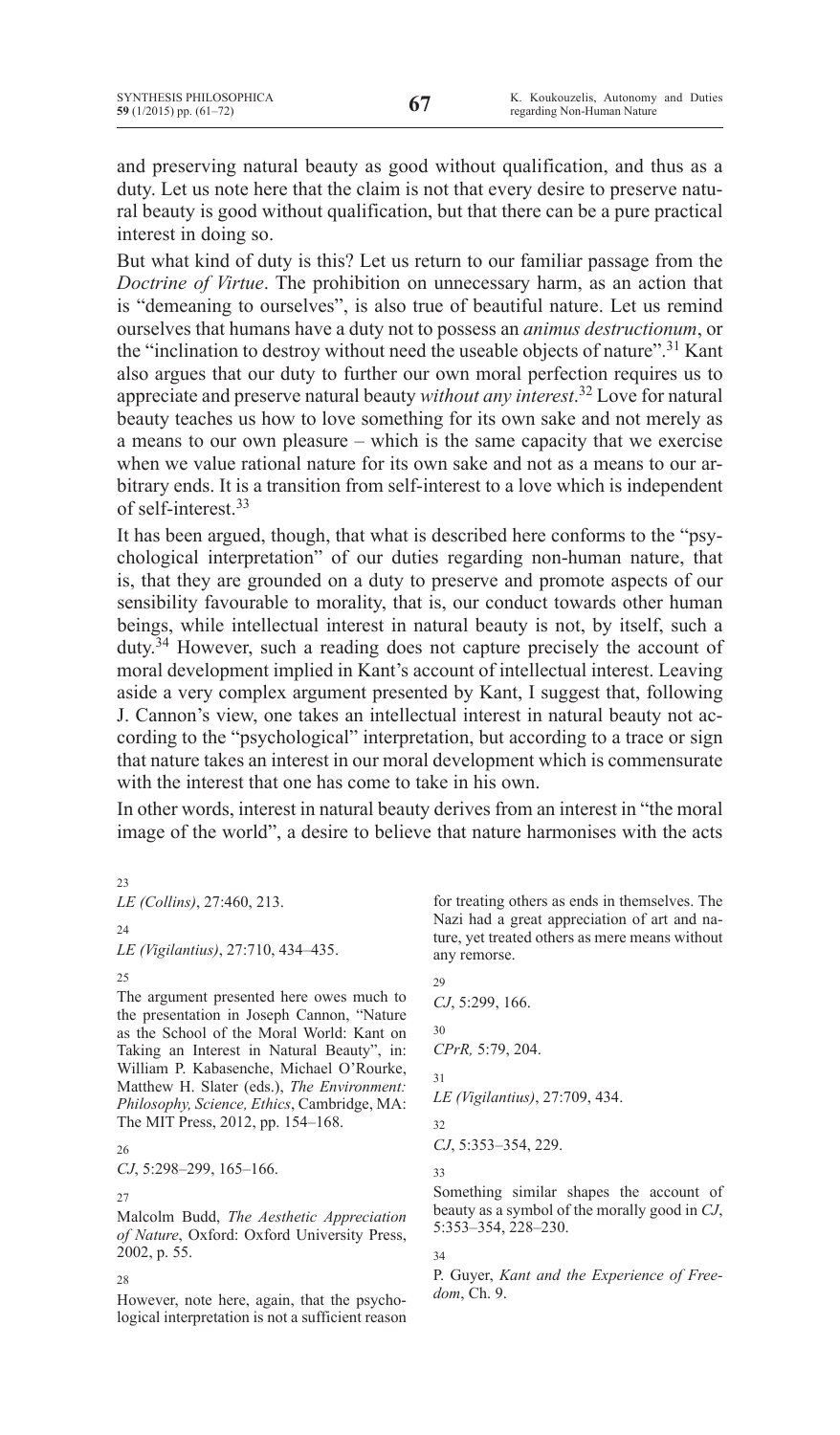of the human subject determined by practical reason or that there is cosmos instead of chaos.<sup>35</sup> In Kant's words:

"But reason also has […] an interest that nature should at least show a trace or give a hint that it contains some basis or other for us to assume in its products a lawful harmony with that liking of ours which is independent of all interest."36

Natural beauty is indeed the trace of a harmony between nature's products and the moral law, and this is signified by giving rise to a feeling of pleasure that is an experience of purposiveness, yet in the absence of a determinate purpose in nature. We can never *know* whether there is a purpose in nature, yet we can *feel* subjectively that there might be one.<sup>37</sup> This purposiveness without a (determinable) purpose that we find in natural beauty leads us to seek this purpose within ourselves. However, this happens *only* with natural beauty, which has a special significance, because it shows itself as if it were crafted intentionally and not by chance, in accordance with purposiveness without a purpose. The sign here is a sign that nature is animated by a purpose that harmonises with, or even takes an interest in, our moral vocation, and, thus, that we do not will the moral law in vain. Do note here that human art and beauty have no such special significance, because we *know* that they are designed by human beings.<sup>38</sup> Despite all this, it still seems doubtful that Kant gives us a reason to believe that nature harmonises with morality. It might be the case that, after all, nature is neither hostile nor hospitable to anything required of us by morality. Nevertheless, Kant's way of phrasing the problem in his ambiguous and controversial teleology suggests that nature (for practical purposes) must be *seen as an agent* who sets the same ends for us as those which are commanded of us by the moral law.<sup>39</sup> He, thus, defends a moral image of the world via an account of the means by which nature pursues the end of human moral freedom. In some of his other writings, particularly the *Idea of a Universal History from a Cosmopolitan Point of View*, *Towards Perpetual Peace* and *Anthropology from a Pragmatic Point of View*, he gives such a description of, as he names it, "nature's secret plan". For example, nature uses all sorts of means, e.g., natural inclinations such as the seed of discord to "unsocial sociability", in order to bring about the perfection of the human being.

Two objections come to mind here. The first is the question whether this view is opposed to human autonomy. Famously, autonomy should be free from all empirical determinations. Second, what is the meaning of nature having to be seen as an agent for practical purposes? The answer to the first objection is that, to be consistent with freedom, nature may not set ends for humanity that human beings are not free to adopt or reject. The means that nature uses are only opportunities, and are effective only insofar as we adopt them. As to the second objection, it is true that Kant never hesitates to refer to nature as a 'person'. However, he does not look to nature personified as a postulate, but as a reflective concept, which allows us to evaluate our own conduct. This means that we *subjectively* ascribe purposiveness to nature for practical purposes. We do this through reflective judgment.<sup>40</sup>

In this regard, natural beauty is a means of achieving our moral development. Yet, recognising this presupposes, as we have argued above, an interest in finding such harmony.<sup>41</sup> Therefore, this is an interest in natural beauty as a means to moral development, as an experience in which we recognise ourselves *as nature* and *as free* at the same time. What is the implication of this for our duties regarding non-human nature? According to this interpretation, our duties regarding non-human nature are not merely instruments useful for our development, but seem to be nature's way of legislating to us, in a mirror image,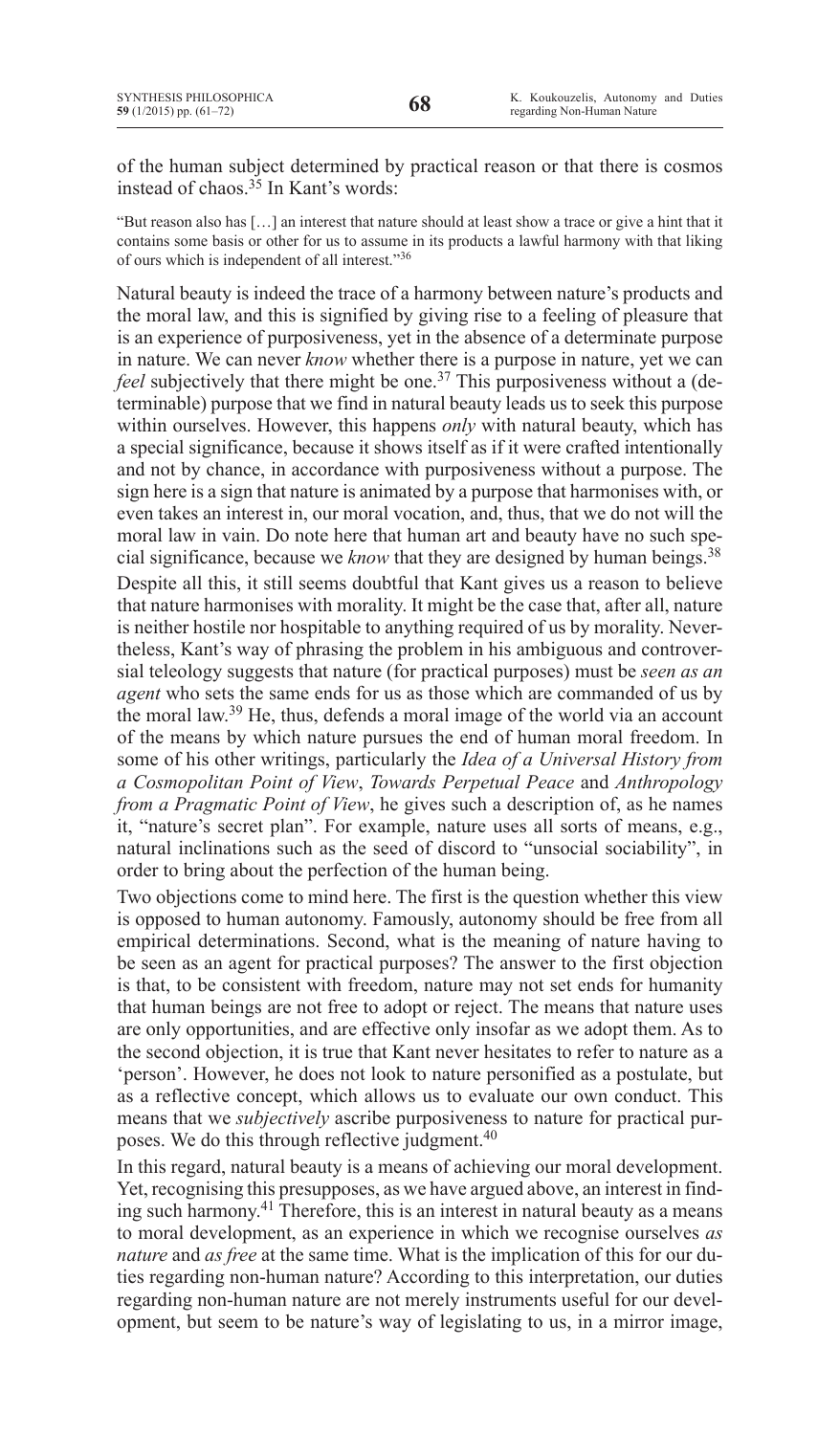the formulation of the moral law as a universal law of nature.<sup>42</sup> Let us remind ourselves that the formulation is as follows: "act as if the maxim […] were to become by your will a universal law of nature".<sup>43</sup> Although the content of the various formulations of the *categorical imperative* (CI) is essentially the same, there is a difference *subjectively* speaking. In the second formulation of the CI, one is not only to consider the universality of the maxim, but is also to *take responsibility* for one's actions as if one were legislating one's maxim to nature itself. It is true, of course, that we have different impressions of what inscribing something to nature might mean today, considering that we can see the effects of human activity on natural systems in ways that Kant could not have ever envisioned.<sup>44</sup> Yet, if we replace Kant's lack of awareness of the effects of pollution, deforestation or climate change with our knowledge of the same today, Kant's arguments can only become more pressing.

# **IV. Kant's contribution to environmental ethics: A partial view**

Before addressing the question regarding Kant's contribution to environmental ethics, let us summarise and answer some of the objections posed to the interpretation of Kant here presented.

1. The first objection pertains to the nature of our reasons for treating nonhuman nature in a certain way. It goes as follows: indirect duty views misidentify the appropriate moral reasons for treating non-human nature in a certain way. This is linked to the "psychological interpretation" referred to at the beginning (which claims that the sole moral reason for abstaining

35

Dieter Henrich, *Aesthetic Judgment and the Moral Image of the World*, Stanford: Stanford University Press, 1992, p. 12.

36

*CJ*, 5:300, 167.

## 37

Beautiful forms are like ciphers through which nature "speaks to us" in a figurative way (*CJ*, 5:301, 168).

## 38

What is designed in this way makes its purposiveness knowable in principle and, thus, subject to our control.

# 39

There is no doubt then that we can project 'gratitude' or 'loyalty', for example, onto the behaviour of animals being the 'analogues of humanity', which are characteristics that harmonise with the moral law through the exercise of our reflective judgment.

40

The notion of 'analogy' is developed in *CJ*, par. 59. It does not signify an imperfect similarity between two things, but a perfect similarity of relations between two quite dissimilar things. See also Howard Caygill, *A Kant Dictionary*, London: Blackwell, 1995, pp. 65–67.

41

The account of the beautiful is not the whole story. In the consciousness of the dynamically sublime, we reflect upon phenomena of either immense magnitude or overwhelming power. Here nature does not appear as if it were designed, but in its chaos or in its wildest form, provided it displays magnitude and might – it relates to tornadoes, volcanoes and war. We can recognise there our physical impotence, but also our ability to judge ourselves to be independent of nature.

 $42$ 

See J. Cannon, "Nature as the School of the Moral World".

43 *G*, 4:421, 73.

44

Indeed, Kant could not have ever imagined our immense impact on biodiversity or climate. For an interesting account of the impact of climate change on non-human nature, see Clare Palmer, "Does Nature Matter? The Place of the Nonhuman in the Ethics of Climate Change", in: Denis G. Arnold (ed.), *The Ethics of Global Climate Change*, Cambridge: Cambridge University Press, 2011, pp. 272–291.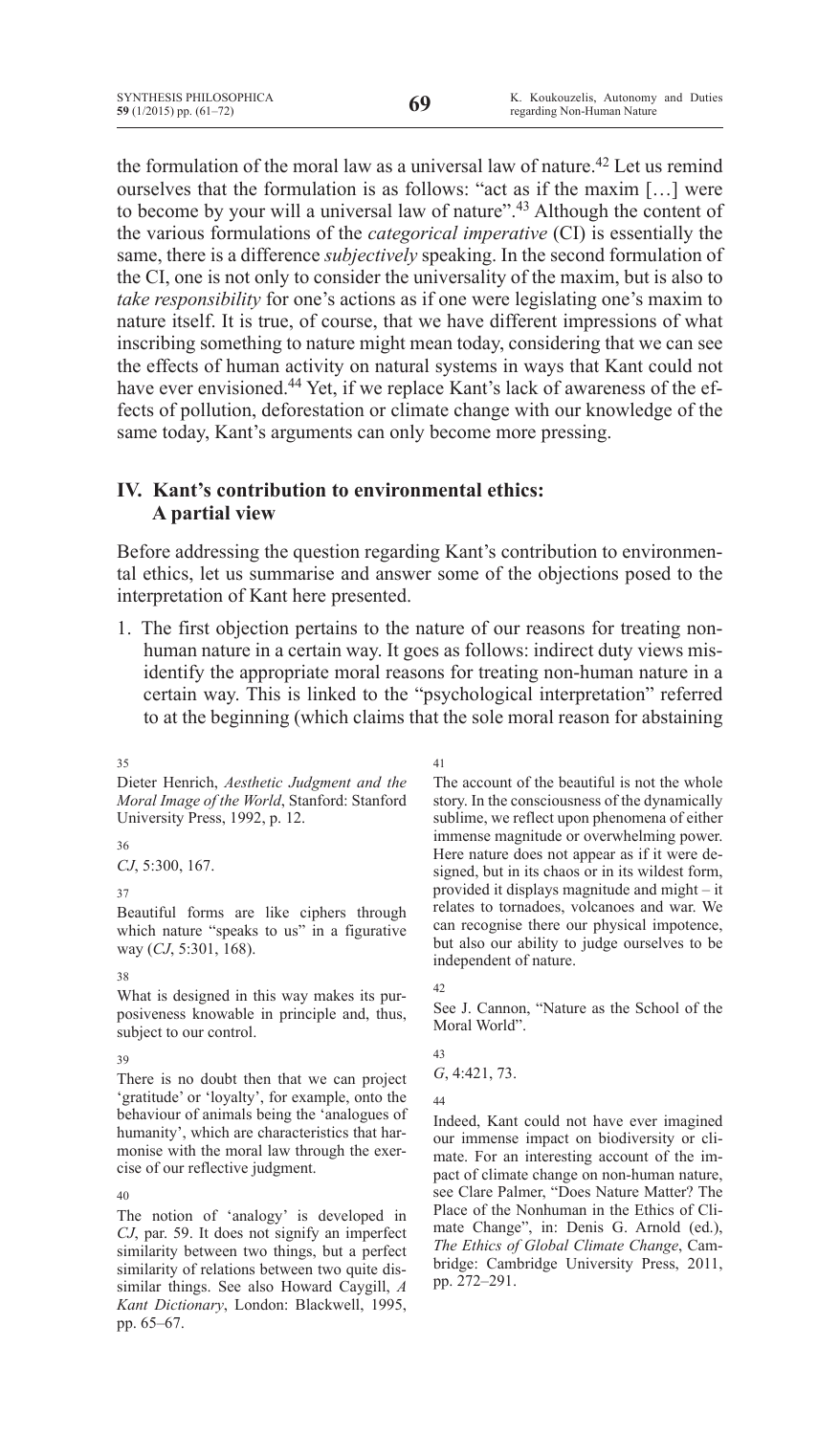from animal cruelty and wanton destruction of flora and fauna is that such actions make us more likely to violate our direct duties to human beings), because one can indeed find no moral reason. But, according to my interpretation, the moral reason is related to our moral perfection.

- 2. In addition to the dominant "psychological interpretation", there is another objection to Kant's treatment of animals. It pertains to Kant's characterisation of our duties regarding animals as indirect duties.45 The identification of something as an indirect duty reveals that it is only a means of fulfilling a direct duty. In the case of animals, treating them decently is a mere means of taking care of our own moral well-being, and there would be no duty if neglect did not lead to adverse effects on our moral capacities.46 But Kant's emphasis is on what mistreatment *expresses* about one's feelings and moral perfection, rather than on the effects of mistreatment on oneself or another, which we also have reasons to doubt empirically speaking. Proper treatment of animals is a necessary condition for, and perhaps a constitutive part of, one's moral perfection, rather than a mere "instrumental" means to it.
- 3. A further objection goes as follows: Allen Wood agrees that, for Kant, our duties regarding nature derive generally from a duty to self to promote our own moral perfection by behaving in ways that encourage a morally good disposition in ourselves. But Wood worries that this does not rule out the possibility of a "quirk of human psychology" that would make abusing animals or destroying nature conducive to moral goodness by perhaps getting violent impulses out of one's system.<sup>47</sup> His answer is the rejection of confining moral obligations to persons, and the argument that we have duties to non-rational beings that "bear the right relations to rational nature", such as "having rational nature only potentially, or virtually, or having had it in the past, or having parts of it or necessary conditions of it". But the "quirk" that Wood worries about is incompatible with Kant's connection of nature to moral education.
- 4. Last, it has been argued that, by focusing on the self-regard of the human being, Kant's account seems to foreground the self-concern of the human being, and marginalises proper consideration of the nature and well-being of animals.48 One might argue that this is egoistic. It is true that part of what Kant insists upon is the fact that a self-respecting person is concerned with the fate of animals and non-human nature. He regards them as proper objects of love and sympathy, and he acts in ways that preserve his own disposition to such love and sympathy. But the same thing happens in the case of (direct) duties to other human beings.49 Furthermore, appreciation of natural beauty checks our egocentric presumption that our own point of view is the only one, and habituates us to disinterestedness.

Could Kant teach us anything about environmental ethics? First of all, I think his overall view agrees with a specific objection to most contemporary theories of environmental ethics:

"The idea of ascribing interests to species, natural phenomena, and so on, as a way of making sense of our concern for these things, is part of a project of trying to extend into nature our concern to each other, by moralising our relations to nature. I suspect, however, that that is to look in precisely the wrong direction. If we are to understand these things, we need to look to our ideas of nature itself, and to ways in which it precisely lies outside the *domestication* (emphasis mine, K. K.) of our relations to each other."50

This criticism applies to most contemporary views on the grounding of our duties to non-human nature and cuts, in my view, deep enough. It surely applies to Peter Singer's animal liberation, to Tom Regan's ascription of rights to animals,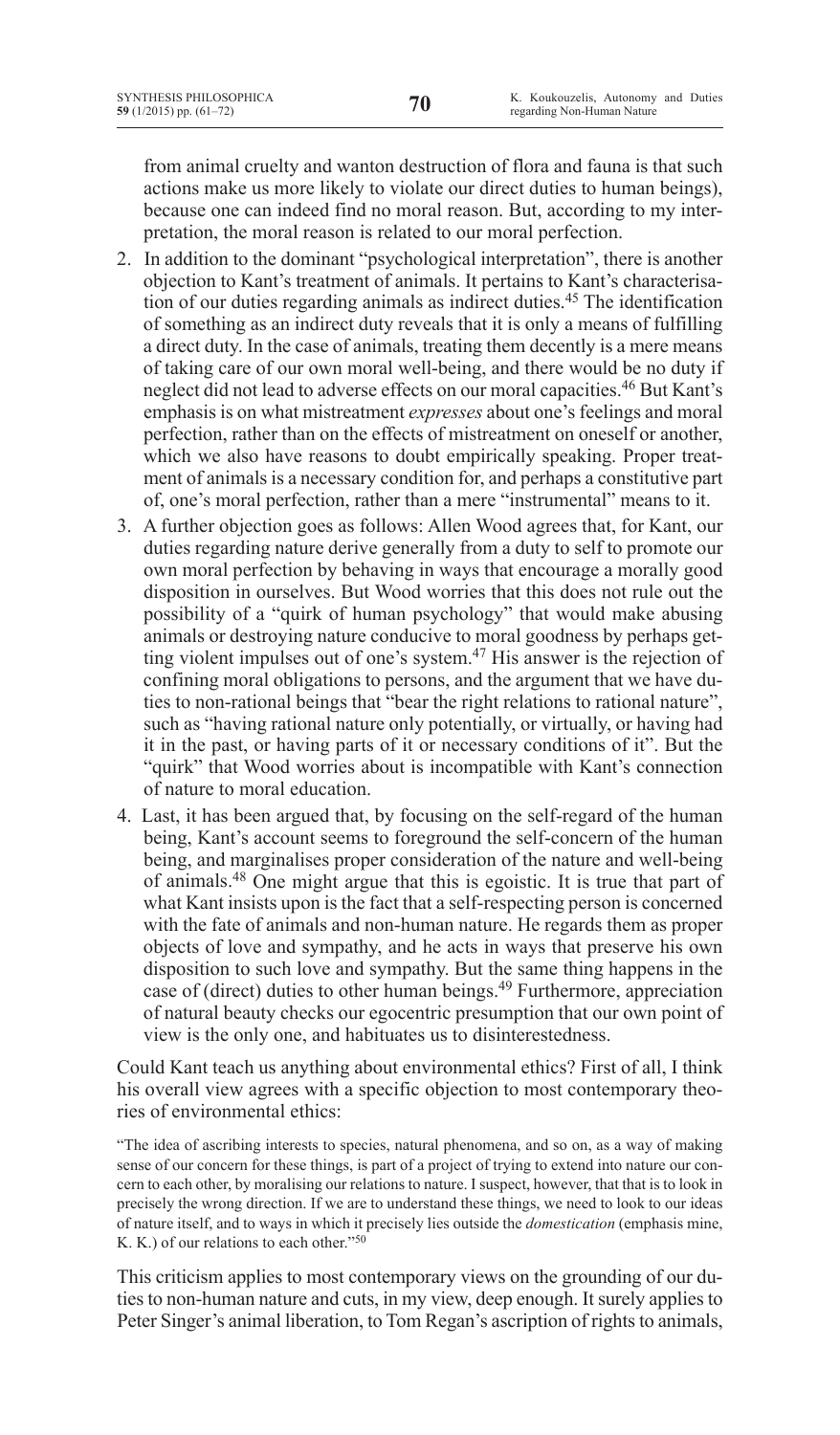and, of course, to Paul Taylor's biocentric ethic. Domestication of non-human nature establishes a connection with nature, which triesto find within it features that it shares with human beings, i.e., sentience, interests, or traces of rational nature. Duties to it are grounded on recognised human traits. Domestication equals moralisation. This approach is, in my view, vulnerable to the objection of *anthropomorphism*, although in a far more modest version.<sup>51</sup> Kant connects autonomy to nature, but he does not moralise about our relation to it.

A second, and last, point that I would like to highlight goes hand in hand with the frequent criticism of Kant that his view is speciesist and disappointingly anthropocentric. To be sure, his view is anthropocentric, because it grounds our relation to nature on duties that we have to other human beings and to ourselves. Yet, it is not vulnerable to anthropomorphism, because this kind of relation does not domesticate nature, but brings us closer to it by regarding it as a proper object of love and sympathy, albeit not respect. Even if his approach can be characterised as speciesist, Kant does not see nature as a mere instrument – either as "natural capital" or "natural resource" – common in mainstream environmental economics, but indispensable for our moral perfection.52 Most contemporary environmental bioethics strive to save the planet along with its non-human inhabitants from human intervention by taking a non-anthropocentric standpoint. Indeed, Kant may not have much to say about our technological intervention in nature, yet, in any case, he gave us the means of recognising that non-human nature is the mirror of our conduct.

## **Kostas Koukouzelis**

# **Autonomija i dužnosti prema ne-ljudskoj prirodi**

## **Sažetak**

*U članku se nastoji prikazati gledište koje odgovara na primjedbe mnogih filozofa da Kantovo shvaćanje dužnosti prema ne-ljudskoj prirodi nije odgovarajuća osnovica za utemeljenje moralnoga obzira prema ne-ljudskim prirodnim entitetima. Time opovrgavam ono što nazivam »psihološkom« interpretacijom dužnosti prema ne-ljudskoj prirodi te pokušavam slijediti interpretaciju na osnovi »moralnog usavršavanja«, koja se zasniva na Kantovim tekstovima. Smatram da se ovu drugu interpretaciju može izvesti i iz našeg umskog interesa za prirodnu ljepotu, kako je on prikazan u Kantovoj* Kritici moći suđenja*. Naposljetku, nakon što razmotrim neke prigovore, osvrćem se na Kantov doprinos ekološkoj etici: (a) bez obzira na njegov antropocentrički pri-*

#### $\overline{45}$

Jens Timmermann, "When the Tail Wags the Dog: Animal Welfare and Indirect Duty in Kantian Ethics", *Kantian Review*, 10 (2005), pp. 128–149.

## 46

Ibid., pp. 140, 143n10.

#### 47

See A. Wood, "Kant on Duties regarding Non-Human Nature".

48

Ibid., p. 194.

## 49

P. Kain, "Duties regarding Animals", p. 27.

#### 50

Bernard Williams, "Must a Concern for the Environment be Centered on Human Beings?", in: Bernard Williams, *Making Sense of Humanity and Other Philosophical Papers 1982–1993*, Cambridge: Cambridge University Press, 1995, p. 237.

# 51

For a good discussion of anthropomorphism and its relevance to environmental ethics, see Fredrik Karlsson, "Critical Anthropomorphism and Animal Ethics", *Journal of Agricultural and Environmental Ethics*, Vol. 25 (2012), No. 5, pp. 707–720.

## 52

See also Filimon Peonidis, "Kant's Not So Bad Speciesism", in: Evangelos D. Protopapadakis (ed.), *Animal Ethics: Past and Present Perspectives*, Berlin: Logos Verlag, 2012, pp. 141–150.